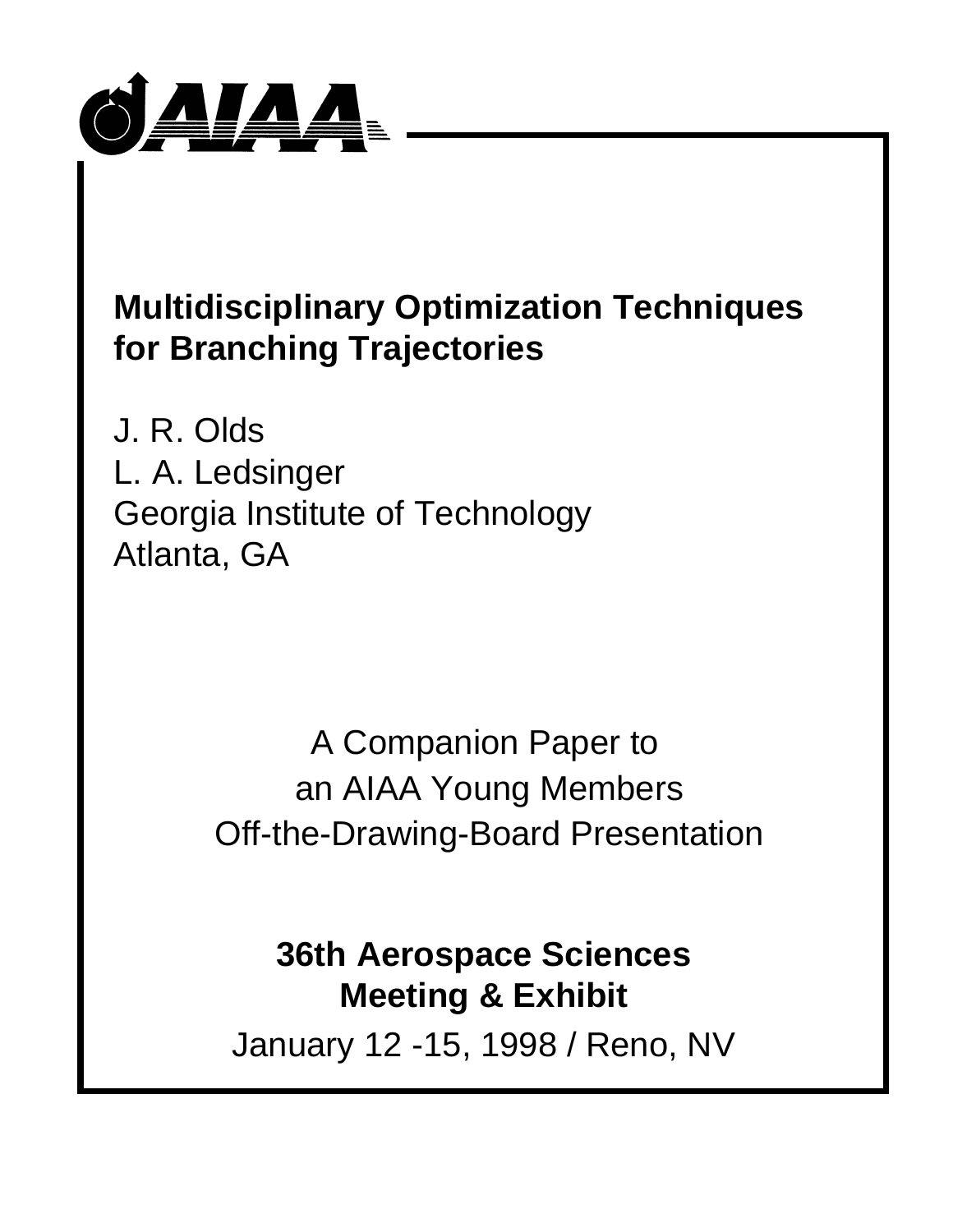# **Multidisciplinary Optimization Techniques for Branching Trajectories**

Dr. John R. Olds† Laura A. Ledsinger†† Aerospace Systems Design Laboratory School of Aerospace Engineering Georgia Institute of Technology, Atlanta, GA 30332-0150

#### **ABSTRACT**

Fully reusable two-stage-to-orbit vehicle designs that incorporate 'branching' trajectories during their ascent are of current interest in the advanced launch vehicle design community. Unlike expendable vehicle designs, the booster of a reusable system must fly to a designated landing site after staging. Therefore, both the booster return branch and the orbital upper stage branch of the ascent trajectory are of interest after the staging point and must be simultaneously optimized to achieve an overall system objective. Two current and notable designs in this class include the U. S. Air Force's Military Spaceplane designs with their 'popup' trajectories and NASA's proposed liquid fly back booster designs (Space Shuttle solid booster upgrade).

The solution to this problem using an industrystandard trajectory optimization code (POST) typically requires two separate computer jobs — one for the orbital branch from the ground to orbit and one for the booster branch from the staging point to the landing site. However, these two jobs are tightly coupled and their data requirements are interdependent. This paper introduces research to improve the accuracy, computational efficiency, and data consistency with which this twin job problem can be solved. In particular, the proposed methods originate from the field of Multidisciplinary Design Optimization (MDO). The planned research program is outlined, and preliminary results are reported.

†  *- Assistant Professor, School of Aerospace Engineering, Senior member AIAA.*

 $\overline{a}$ 

Copyright ©1998 by John R. Olds and Laura A. Ledsinger. An Off-the-Drawing-Board presentation at the 1998 AIAA Aerospace Sciences Meeting, Reno, NV.

#### **NOMENCLATURE**

ADS Automated Design Synthesis code CO Collaborative Optimization ET Space Shuttle external tank FPI Fixed Point Iteration  $I_{\rm sn}$  specific impulse (sec.) KSC NASA Kennedy Space Center LFBB Liquid Fly Back Booster MDO Multidisciplinary Design Optimization MSP Military Spaceplane NASA National Aeronautics and Space Admin. OBD Optimization-Based Decomposition **P**<sub>s</sub> staging point variable vector **Ps'** staging point variable vector guess POST Program to Optimize Simulated Trajectories RTLS Return to Launch Site SSTO Single-Stage-to-Orbit TSTO Two-Stage-to-Orbit  $w<sub>b</sub>$  booster staging weight  $w<sub>b</sub>$ ' booster staging weight guess

# **INTRODUCTION**

In an effort to lower costs, designers of advanced two-stage-to-orbit (TSTO) launch vehicles are beginning to consider launch systems in which the booster stage can be recovered, serviced, and reflown. Often the reusable booster is required to land at a predesignated recovery site either near the original launch site (RTLS-style trajectory, figure 1) or downrange of the staging point (figure 2). In these cases, the ascent trajectory is said to have two 'branches'. One is the *orbital branch* beginning at launch with the mated vehicle and following the orbital upper stage all the way the orbit. The second or *booster branch* starts at the staging point and follows the reusable booster to its landing site. Due to

<sup>††</sup> *- Ph.D. Candidate, School of Aerospace Engineering, Student Member AIAA.*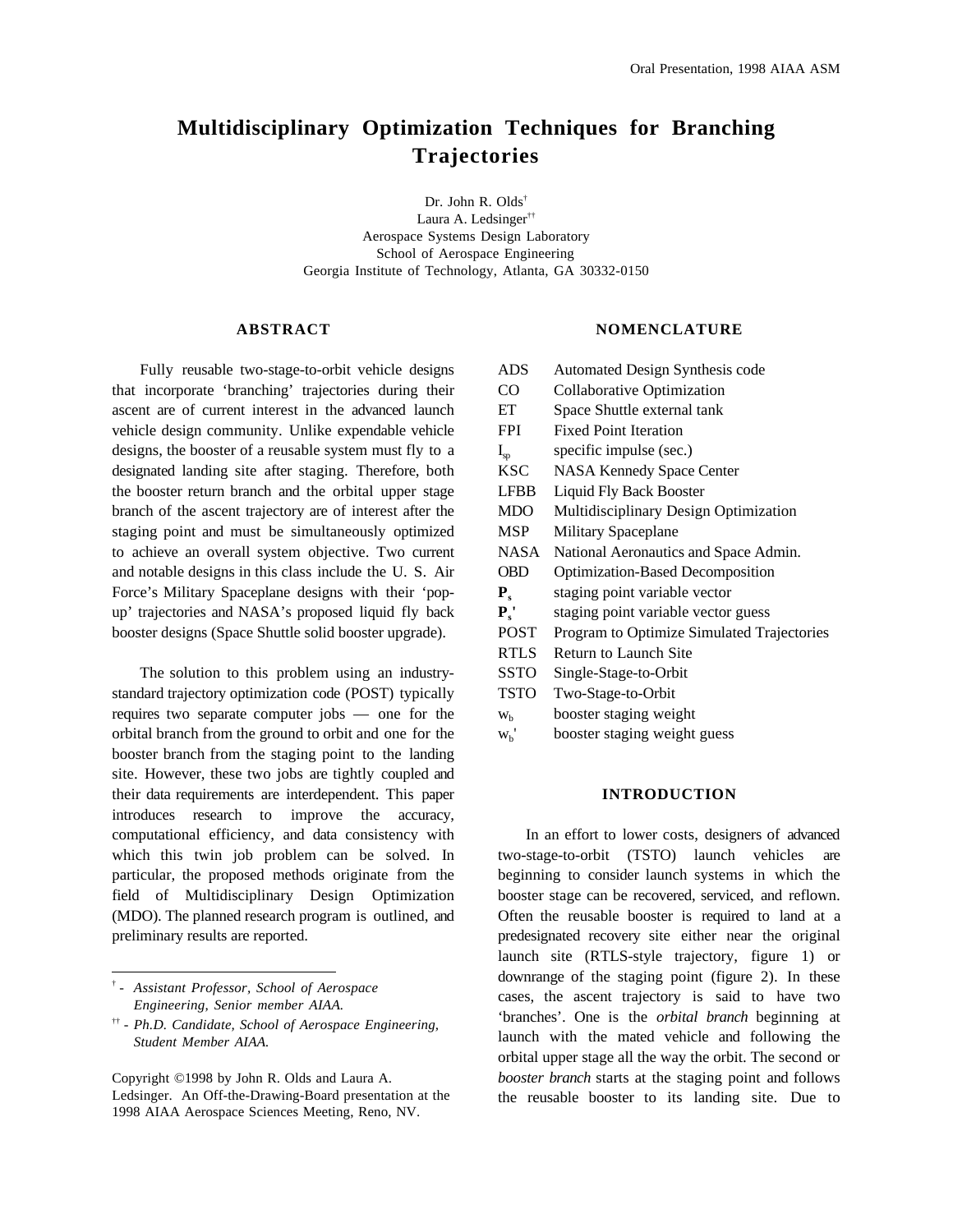

altitude

# RTLS Booster Recovery

downrange

Booster Branch

*Figure 1: RTLS Branching Trajectory*



Downrange Booster Recovery

*Figure 2: Downrange Branching Trajectory*

recovery distance or out-of-plane maneuvers required, the booster is often powered for it's flight to the landing site.

While it is clear that the booster branch depends on the orbital branch for it's initial conditions or state vector at the staging point (geographical position, altitude, velocity, flight path angle, velocity azimuth, and staging weight), it is less obvious that the orbital branch also depends on the booster branch. Assuming that the booster is powered, the amount of fly-back fuel required by the booster influences it's total liftoff weight and therefore affects the orbital branch. Thus the two branches are tightly coupled or interdependent.

# *Traditional Solution Method*

Unfortunately, the most common method currently used in industry for optimizing a problem of this type (henceforth the *Traditional Method*) ignores the fly-back fuel coupling from the booster branch to the orbital branch. The branches are treated as two separate, but sequential optimization subproblems. A reasonable guess at fly-back fuel and associated structure is made to establish an initial booster weight. Then, the orbital branch is optimized for maximum payload (or some other similar criteria). This path will produce a staging state vector (altitude, velocity, flight path angle, etc.) at which the booster runs out of usable ascent propellant and is jettisoned. This staging point is then passed to a second trajectory optimization job and the booster's path is optimized to its recovery site from that fixed staging point. Typically, this second optimization attempts to minimize fly-back fuel.

There are a number of deficiencies in the Traditional Method. First, the final solution is not guaranteed to be converged or 'internally consistent' between the two subproblems. What if the required flyback fuel differs significantly from the initial guess used to establish the booster liftoff weight? Alternately for an unpowered glide-back booster, what if the booster fails to reach the designated landing site from the given staging point?

At a more fundamental level however, the Traditional Method solution is inherently flawed. The objective functions of the two subproblems are not the same, so therefore they can be in conflict. If the system-level objective is to deliver a certain payload to orbit with a minimum weight booster, then why should we expect an optimum solution from a method that first maximizes the payload to orbit for the orbital branch, then minimizes the fly-back fuel for the booster branch? Could not a compromise in the payload delivered be made such that the resultant change in the staging condition significantly reduces the fly-back fuel and thus decreases the booster weight? A proper solution to this problem requires simultaneous and coupled treatment of both branches of the trajectory, and the establishment of a single, consistent objective function between them (i.e. a system-level optimization).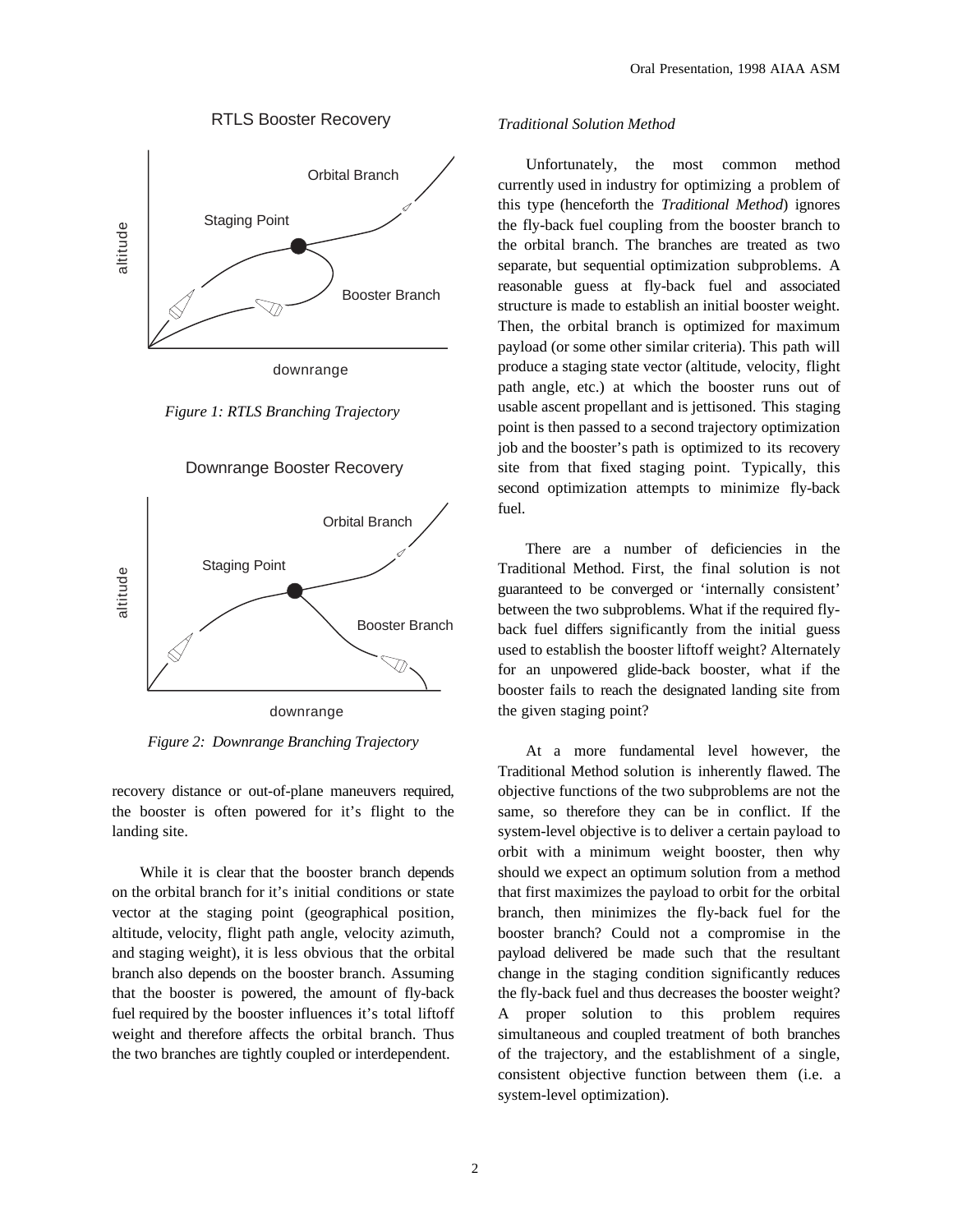## *Trajectory Optimization with POST*

In defense of current practitioners, the industrystandard trajectory optimization code typically used in conceptual design is not capable of simultaneously treating and optimizing both parts of a branching trajectory. The Program to Optimize Simulated Trajectories — POST (ref. 1) is a Lockheed Martin and NASA code that is widely used for trajectory optimization problems in advanced vehicle design. POST is a generalized event-oriented code that numerically integrates the equations of motion of a flight vehicle given definitions of aerodynamic coefficients, propulsion system characteristics, atmosphere tables, and gravitational models. Guidance algorithms used in each phase are user-defined. Numerical optimization is used to satisfy trajectory constraints and minimize a user-defined objective function by changing independent steering and propulsion variables along the flight path. POST runs in a batch execution mode and depends on an input file (or input deck) to define the initial trajectory, event structure, vehicle parameters, independent variables, constraints, and objective function. Multiple objective functions and simultaneous trajectory branches cannot currently be defined in POST.

The Traditional Method solution (discussed above) to the branching problem relies on two separate POST input decks — one for the orbital branch subproblem and one for the booster branch subproblem. Each subproblem has it's own independent variables, constraints, and objective function. The current research will retain the POST code and the use of two separate input decks (one job for each branch), but will attempt to eliminate any objective function conflict and lack of data consistency between them.

#### **SAMPLE VEHICLES**

To provide applicability to this research, two candidate TSTO launch vehicle designs were chosen to serve as reference missions. The overall research goal is to investigate various solution approaches for both vehicle designs. The preliminary results reported in this paper, however, pertain only to the liquid fly back booster (LFBB) design.

#### *Military Spaceplane*

The U.S. Air Force has recently expressed interest in a small reusable Military Spaceplane (MSP) to extend it's global reach capabilities from continental U.S. bases and provide access to space. Preferred MSP configurations (vertical vs. horizontal take off and landing, motive power, propellant, etc.) are still far from being established, but preliminary operational goals and mission requirements are already being discussed. In particular, the MSP is to be capable of operating as an SSTO launch vehicle with a relatively small payload of about 6 klb. to low earth orbit (ref. 2). Very aggressive turnaround times of less than 8 hours will require fast, simplified ground processing.

To boost delivery payload, a unique 'pop-up' mission has been envisioned (refs. 3 and 4). Coupled with an expendable upper stage, the MSP would serve a booster stage in a TSTO version of the system. The MSP would fly a suborbital trajectory, ejecting the upper stage and payload at some optimum staging point. The MSP booster would be recovered at some downrange landing site, and the upper stage would continue to orbit. In this TSTO configuration, delivered payload is estimated to be as high as 20 klb. to low earth orbit (ref. 2).

The MSP 'pop-up' trajectory is downrange branching trajectory (as in fig. 2). The upper stage branch and the booster branch must be simultaneously optimized to obtain the best system-level objective function. It is therefore of significant interest to the current researchers.

#### *Liquid Fly Back Booster*

To extend the life of the Space Shuttle and reduce launch costs, NASA is considering replacing the current solid rocket boosters with a single or twin reusable liquid booster(s) (figure 3). After staging, the



*Figure 3: Liquid Fly Back Booster Concept*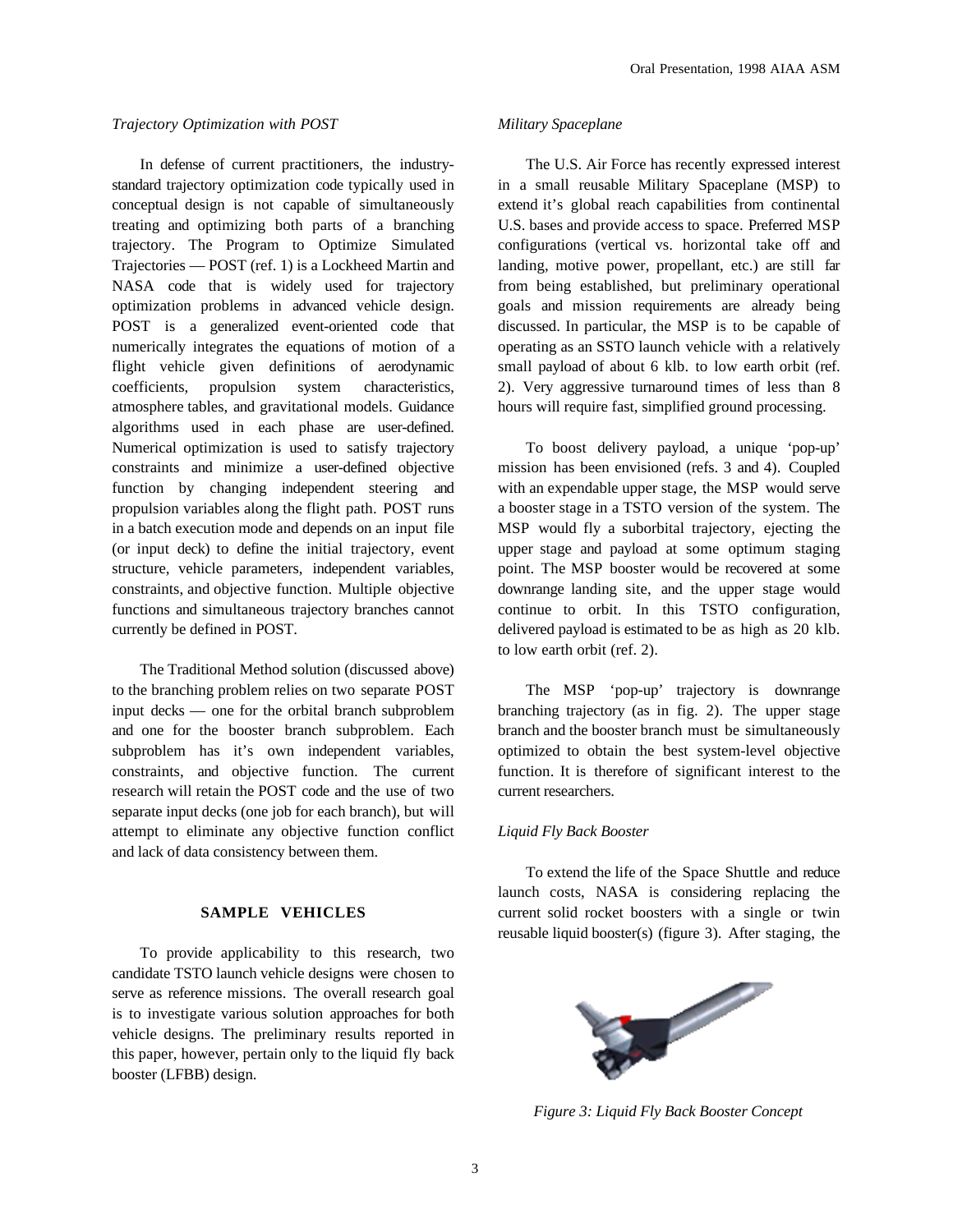liquid fly back booster(s) (LFBB) would return to KSC under powered flight. Power for the return flight would be provided by conventional turbofan or turbojet airbreathing engines. LFBB concepts typically require deployable or fixed wings. Fly-back cruise is assumed to be at 10,000 ft. altitude.

The LFBB replaces only the solid rocket boosters. The orbiter and the external tank (ET) remain relatively unchanged by the substitution. Additional payload delivered is the result of extra performance built into the LFBB $(s)$ . In addition, the throttleability of the liquid engines promises to improve ascent abort options.

Like the MSP, the LFBB configuration and it's characteristics are far from final definition. However, it's trajectory will certainly be a branching problem (like fig. 1). The orbital branch (the Orbiter and the ET) and the booster branch of the ascent trajectory must be treated simultaneously to produce an overall system-level objective. Compromises in the orbital branch might significantly improve the booster branch and vice versa.

# **PROPOSED SOLUTION APPROACH**

The goal of the current research is to retain the current analysis tool (POST) while producing a solution that results in internally consistent data (the booster fly-back fuel is reflected in the initial gross weight, etc.) and a single system-level objective function (without conflicting objective functions for

each subproblem). In addition, the solution should be reasonably fast, robust, and efficient.

Since it consists of two highly coupled subproblems, the branching trajectory problem resembles more common multidisciplinary problems such as the coupling between structures and aerodynamics (even though, in this case the subproblems are actually the same discipline!). For that reason, solution techniques from the field of Multidisciplinary Design Optimization (MDO) can be advantageously applied to its solution. Table 1 lists the characteristics of the four proposed MDO solution techniques — fixed point iteration (FPI), two variations of optimization-based decomposition (OBD), and collaborative optimization (CO). In addition, an entry labeled *Manual Iteration* is included for comparison. Manual Iteration is simply the Traditional Method iterated between the two subproblems to ensure that the coupling variables are internally consistent between the branches (i.e. the initial gross booster weight reflects the fly-back fuel and any additional structure required to contain it). The Manual Iteration method is not a preferred solution however, since the conflict between the competing objective functions of the two subproblems is not resolved. A brief discussion of each technique follows.

#### **ANALYSIS**

This study will utilize the Program to Optimize Simulated Trajectories (POST) (ref. 1) in order to simulate the branching trajectories. In the following

| Method                                | Internally<br>Consistent<br>Data | <b>Iteration</b><br><b>Between</b><br><b>Branches</b> | Conflicting<br>Objective<br><b>Functions</b> | System-<br>Level<br>Optimizer | Branch<br>Execution | <b>Optimizer Strategy</b>         |
|---------------------------------------|----------------------------------|-------------------------------------------------------|----------------------------------------------|-------------------------------|---------------------|-----------------------------------|
| Manual Iteration                      | Yes                              | Yes                                                   | Yes                                          | No                            | Sequential          | Distributed                       |
| <b>Fixed Point</b><br>Iteration (FPI) | Yes                              | <b>Yes</b>                                            | No                                           | Yes                           | Sequential          | System Level<br>(large)           |
| Partial OBD                           | Yes                              | N <sub>0</sub>                                        | No                                           | <b>Yes</b>                    | Sequential          | System Level<br>(very large)      |
| <b>Full OBD</b>                       | Yes                              | No                                                    | No                                           | <b>Yes</b>                    | Parallel            | System Level<br>(extremely large) |
| Collaborative                         | Yes                              | N <sub>o</sub>                                        | No                                           | Yes                           | Parallel            | Distributed                       |

*Table 1: Proposed Solution Techniques to Branching Problems*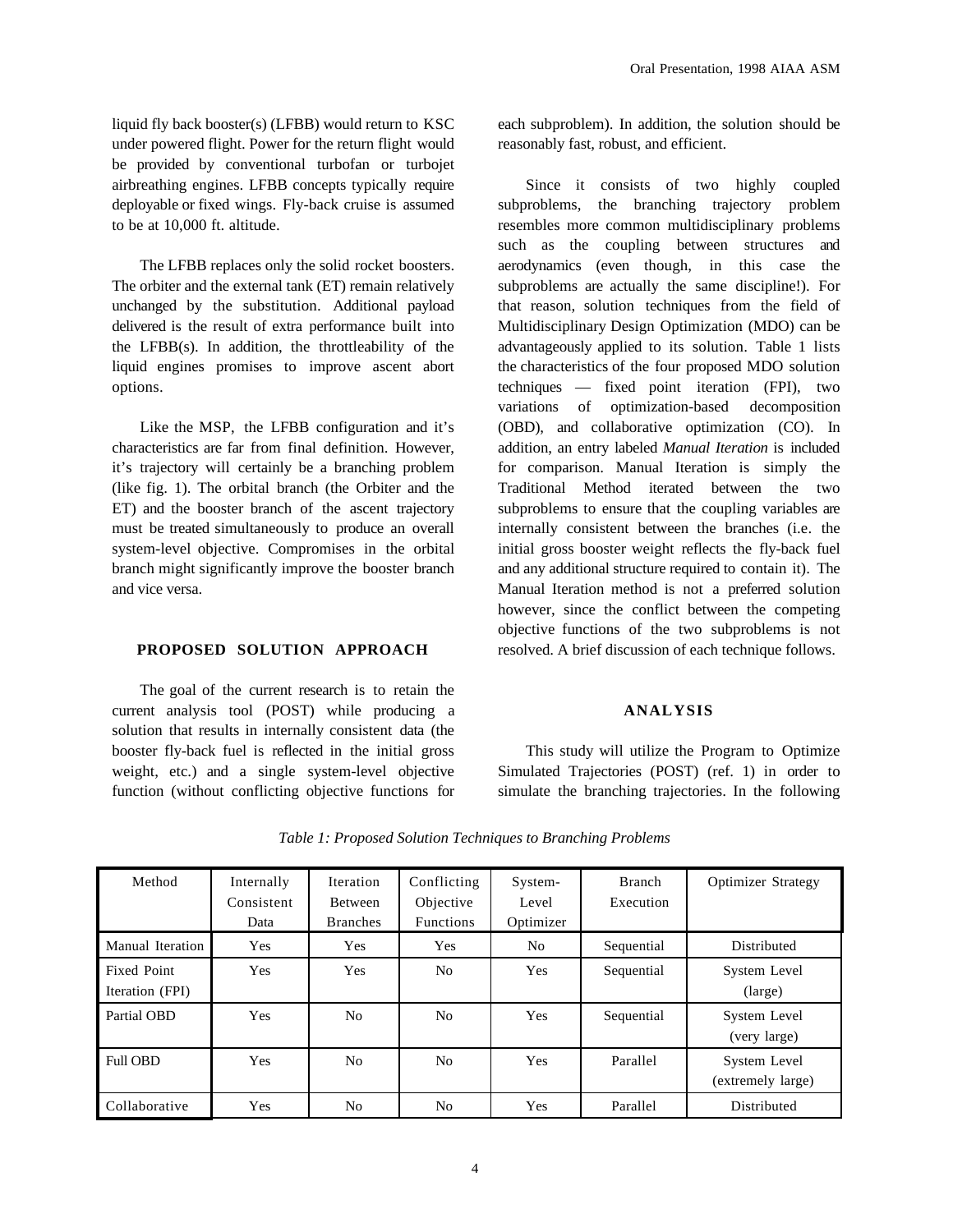figures, the orbital branch will be designated as 'POST I.' The booster branch will be denoted as 'POST II.' When the internal optimization capability in POST is enabled, a box with a diagonal line will indicate that POST is being used for trajectory analysis *plus* local optimization. Otherwise a plain box will indicate that POST is simply being used to integrate along a given trajectory to determine end-point conditions.

The MDO techniques introduced in this paper have the potential to improve the results of the Traditional Method (and the Manual Iteration method). These proposed techniques are fixed point iteration (FPI), partial optimization-based decomposition (OBD), full optimization-based decomposition, and collaborative optimization (CO) methods. These methods have been used successfully by others for preliminary aircraft design (ref. 5) and launch vehicle design (ref. 6). The FPI method is a sequential execution technique which uses an overall system optimizer in place of subproblem-level (or *local*) optimizers. This method explicitly uses the feedforward/feedback loops linking the coupling variables of the subproblems. The collaborative and parallel optimization methods are decomposition algorithms in that they break feedback/feedforward loops between the subproblems and incorporate an overall system optimizer. In addition, collaborative optimization is a multi-level optimization scheme. The respective advantages and disadvantages of these MDO methods and their use for the specific application in this paper follows.

#### *The Fixed Point Iteration Method (Figure 4)*

In the FPI method, the system optimizer has control of *all* trajectory variables and constraints (table 2). Each trail step from the system optimizer requires a



*Figure 4: Fixed Point Iteration*

|                  | Variables | Constraints |
|------------------|-----------|-------------|
| Manual Iteration |           |             |
| <b>FPI</b>       | 25        | 15          |
| Partial OBD      | 26        | 16          |
| <b>Full OBD</b>  | 34        | 24          |
| Collaborative    |           |             |

*Table 2: Size of System Optimizer for LFBB Cases*

series of iterations between POST I and II. Given its initial trajectory variables from the optimizer, POST I runs in non-optimizing mode (i.e. it simply integrates the equations of motion along the given trajectory and returns the results). The resultant staging conditions,  $\mathbf{P}_s$ , are then input to POST II. With the  $\mathbf{P}_s$  staging conditions as a starting point and it's subset of trajectory variables from the system optimizer, POST II then runs in non-optimizing mode from the staging point to the recovery site. The new booster staging weight,  $w<sub>b</sub>$ , is calculated from the resultant fly-back fuel (plus a base booster inert weight and the structure required to contain the fly-back fuel) and is fed back into POST I. The iterations between POST I and POST II continue until the new booster staging weight (output from POST II) matches the weight which was previously input to POST I to a certain tolerance. After the iteration process is completed, the outputs from both POST analyses are fed back to the system optimizer to determine the objective function and system constraints. The trajectory variables are then changed in order to minimize booster staging weight and satisfy all of the constraints.

The major advantage of the FPI method is that (unlike the Traditional Method) it will find the true system optimum without conflicting objectives from the subproblems. It has several disadvantages. The iteration between POST I and POST II at each trail step from the system-optimizer can be quite time consuming. Iteration can introduce numerical noise into a gradient calculation process. The disciplinary experts running POST don't have much say in the optimization process. The system optimizer can become large due to the fact that it controls *all* trajectory variables and constraints. Also, POST I and POST II must execute in sequence, consuming more real time than if they executed in parallel.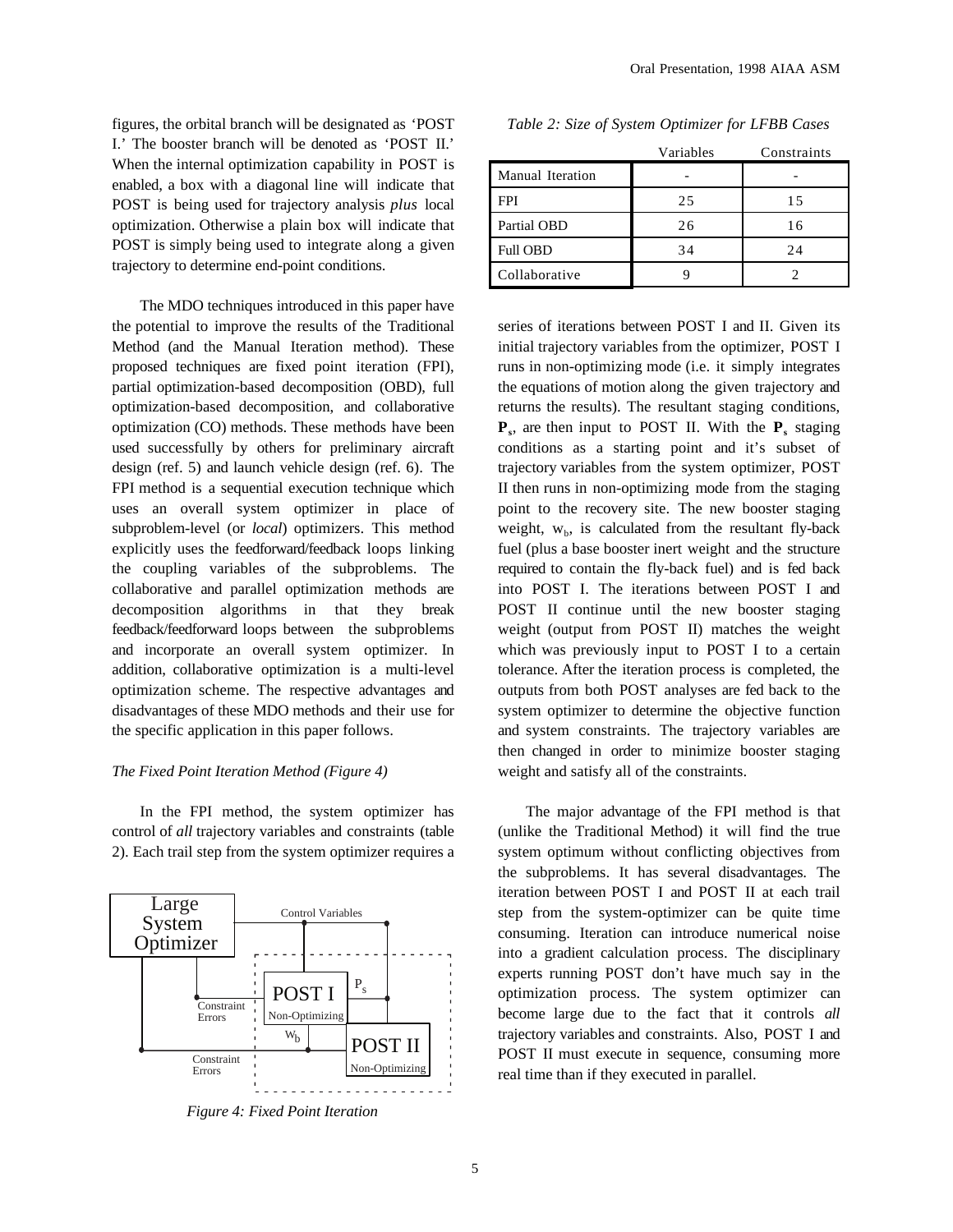# *The Optimization-Based Decomposition Methods (Figures 5 & 6)*

The optimization-based decomposition methods also require a system optimizer with an objective function to minimize booster staging weight. In the partial OBD method, the feedback loop from POST II to POST I that appears in the FPI method is broken. An additional design variable for POST I is now needed to replace the booster staging weight which was originally fed back. This is the guessed booster staging weight,  $W<sub>b</sub>$ ', which is controlled by the system-level optimizer. A compatibility constraint added to the system optimizer is used to ensure agreement between  $w<sub>b</sub>$ ' and the true weight output from POST II at the solution. As a result, *iteration is no longer required* between POST I and POST II to ensure data consistency. Significant execution time savings relative to FPI are expected. A diagram of this method can be seen in figure 5.

In the full OBD method (figure 6), both feedback and feedforward loops that can be seen in the FPI method diagram are broken. In addition to the new design variable and compatibility constraint from the broken *feedback* loop (defined in the previous paragraph), a set of 8 intermediate variables representing the 'expected' staging conditions is created at the system level  $(\mathbf{P}_s)$  to be provided directly to POST II for the LFBB cases. This effectively breaks the *feedforward* loop as well, and creates a *parallel* set of subproblems. Eight additional compatibility constraints are also added to the system optimizer to ensure that, at the final optimum, the 8 intermediate variables  $(\mathbf{P}_s)$  match the actual staging conditions  $(\mathbf{P}_s)$ produced by POST I.

In this method, the optimizer again controls all the local trajectory variables (angles, throttles, etc.) and constraints for each trajectory branch plus the new intermediate variables, creating a much larger optimization problem than FPI and even larger than the partial OBD method (table 2). The appropriate values are simultaneously input to POST I and POST II. POST I and POST II use these values and run in non-optimizing mode. The results (including  $W<sub>b</sub>$  and **Ps**) are returned from both POST jobs to the system optimizer. The optimizer makes adjustments to the



variables to minimize booster staging weight while satisfying all trajectory and compatibility constraints.

An advantage of this parallel, full ODB scheme is that the two POST decks can be run simultaneously, reducing the execution time even more. Disadvantages are that the size of the optimizer can become quite large and system experts running have little say in terms of optimality in their respective branches.

## *The Collaborative Optimization Method (Fig. 7)*

In the collaborative optimization technique (ref. 6), a system optimizer is incorporated with an objective function of minimizing booster staging weight. However, all of the trajectory variables and constraints are kept in their respective subproblems for manipulation. The system optimizer does retain control over all of the coupling variables and chooses a *target* staging point ( $\mathbf{P}_s$  target) and a *target* booster staging weight ( $w<sub>b</sub>$  target) which are to be used in POST I and POST II. POST I and POST II then run in *optimizing* mode. Each tries to satisfy it's own local constraints (orbital or landing) with its own trajectory variables while minimizing the error between its local versions of the staging vector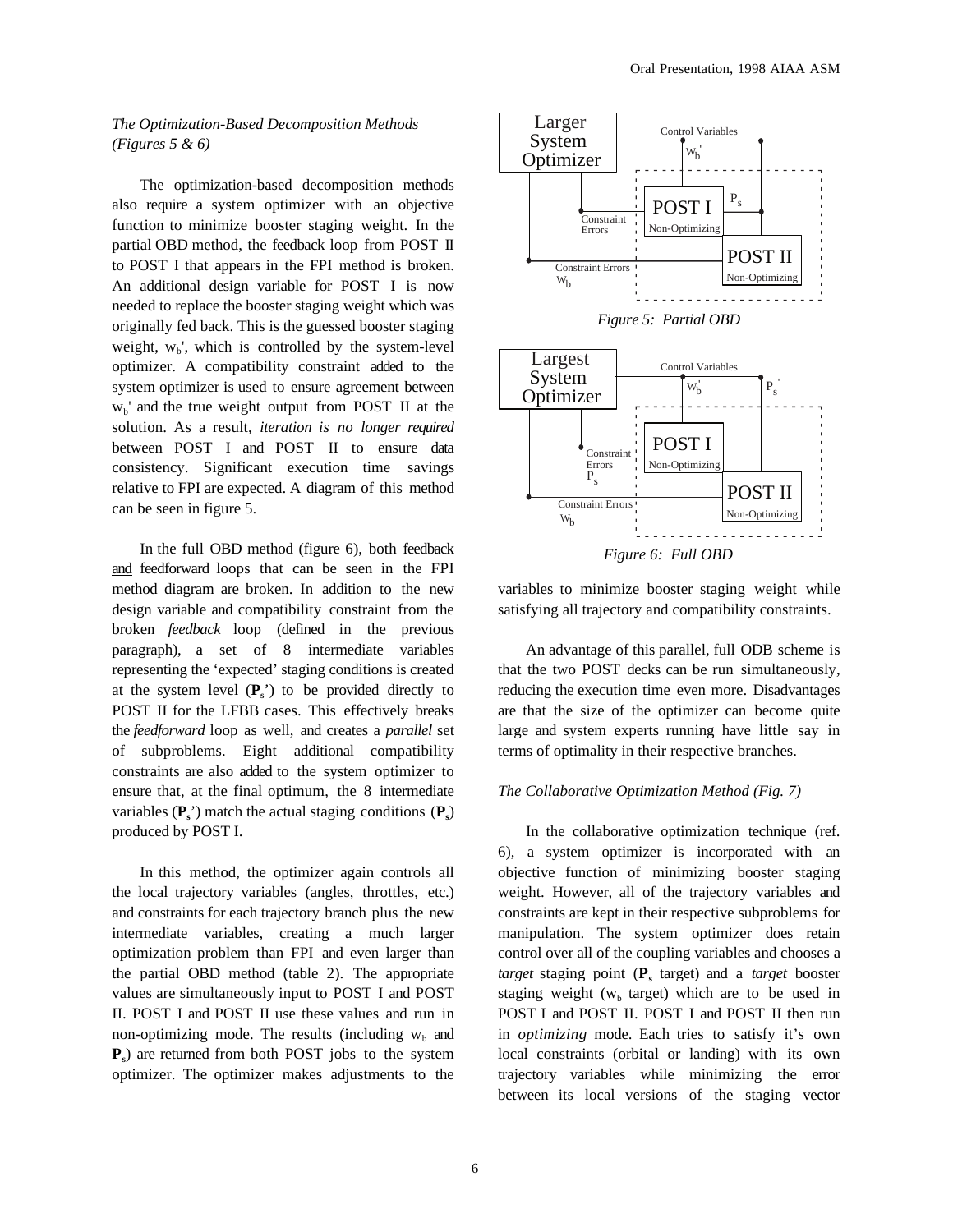

*Figure 7: Collaborative Optimization*

variables and  $w<sub>b</sub>$  and the system optimizer's targets. For example, given a target booster staging velocity from the system optimizer, the local booster branch optimizer will try to meet its landing constraints. If this is impossible, it will slowly adjust the staging velocity (and other target variables) until it can meet its constraints. For every target variable that cannot be met, an error is calculated. Minimizing the sum of these local errors becomes an additional constraint for the system optimizer. The system optimizer changes the new target  $P_s$  and  $w_b$  until the local errors are zero and the booster staging weight is minimized. This is a multi-level optimization scheme.

Some advantages of collaborative optimization are that no optimization conflicts occur at the system level and that disciplinary experts can control their own POST programs so that the local objective functions (minimizing the target variable errors) and constraints are met. The system optimizer is relatively small (containing only the 9 target variables, 2 system-level constraints, and the overall objective function for the LFBB case) and POST I and POST II can run at the same time, conserving time. This method, too, finds the true system-level optimum.

This method has some disadvantages as well. There may be coding or robustness problems given that POST I and POST II are in optimization mode. This will also contribute to a greater execution time at the local level. Previous researchers have also noted unusual convergence patterns for collaborative optimization methods (ref. 6). Future research will investigate these concerns.

# **INITIAL RESULTS FOR LIQUID FLY BACK BOOSTER**

The vehicle which is used extensively in this study is the proposed Space Shuttle upgrade which utilizes a Liquid Fly Back Booster. The Space Shuttle Orbiter (with the exception of payload) and the ET weights are not changed as a result of the upgrade. Reference simulations and data were obtained from NASA's Marshall Space Flight Center. The Space Shuttle Main Engine data is given in table 3.

The ascent engines for this particular LFBB configuration will be five Pratt & Whitney LOX/kerosene RD-180's per booster. The corresponding engine data is given in table 4. The aerodynamic data for the Space Shuttle LFBB upgrade is taken from the all-rocket SSTO in NASA's Access to Space Study (ref. 7). The booster has a reference wing area of 2,522 square feet. For the purpose of this study, the goal for the Orbiter branch is a target orbit of 43 nautical miles x 153.5 nautical miles x 51.6° inclination, a space station transfer orbit. The inert weight of the Orbiter/ET combination at injection is just under 343,000 pounds.

Note that there are many ways to optimize the trajectories of both the upper stage and the booster. Should the booster ascent propellant be resized if necessary? Should all inert weights remain fixed? Should the system-level objective be maximum orbital payload or minimum booster weight? In this research, all of the proposed methods analyzed for the LFBB will have a system-level objective of minimizing booster burnout/staging weight given fixed ascent propellant amounts and base inert weights for both the

*Table 3: Space Shuttle Main Engine Characteristics*

| Vacuum Isp                  | 455.2 sec     |  |
|-----------------------------|---------------|--|
| Sea-Level Thrust            | 375,000 lb    |  |
| <b>Expansion Area Ratio</b> | 77.5:1        |  |
| Exit Area                   | 44.879 $ft^2$ |  |

*Table 4: LFBB RD-180 Engine Characteristics*

| Vacuum Isp       | 338 sec       |  |
|------------------|---------------|--|
| Sea-Level Thrust | 880,400 lb    |  |
| Exit Area        | 24.849 $ft^2$ |  |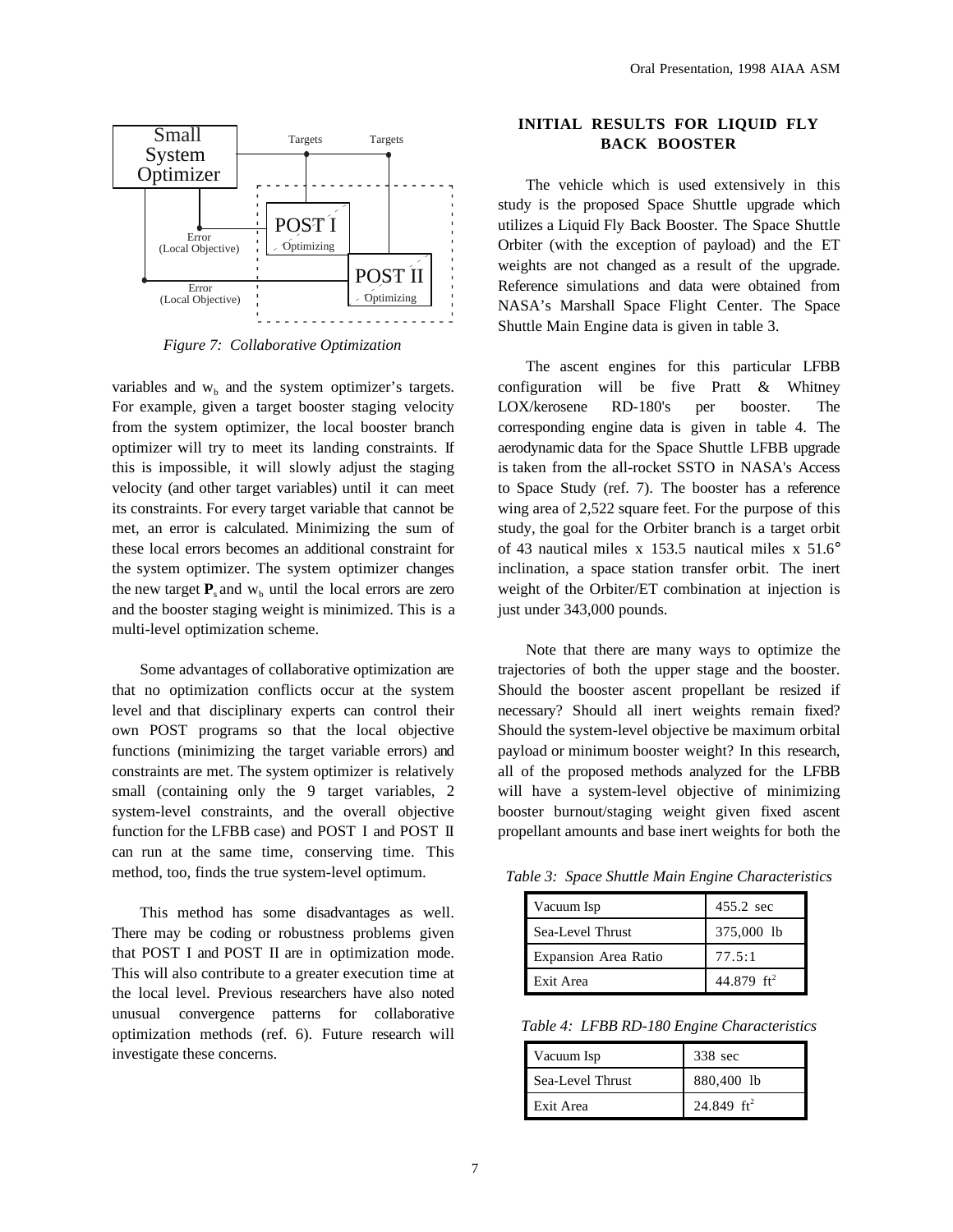Orbiter and the LFBB. These values were obtained for the reference NASA LFBB configuration. The LFBB staging weight is calculated as a base inert weight plus the required fly-back propellant plus an additional 38% of the fly-back propellant to account for additional tankage, structure, etc. to support the required fly-back fuel. The excess ET propellant at the end of the orbital branch is required to be zero or positive. In addition, orbital targets for the orbital stage and landing targets for the booster stage must both be satisfied.

The reference orbital branch trajectory used in this study contains 12 independent variables (mostly pitch angles, booster throttle settings and booster throttle bucket initiation time and duration). The orbital branch contains 8 constraints (Space Station transfer orbit targets, maximum dynamic pressure, and lift-off thrust-to-weight ratio). Nominally, the objective of the orbital branch is to maximize the unconsumed ET propellant weight (like maximizing excess payload) for a given set of propulsion characteristics, vehicle aerodynamics, Orbiter inert weight, ET propellant, LFBB ascent propellant, and LFBB inert weight.

The reference LFBB trajectory used in this study uses 13 independent variables (mostly bank angles and angles of attack) and 7 constraints (maximum loads, angle of attack limits, terminate return trajectory at KSC). Given a set of jet engine propulsion characteristics, aerodynamics, and a staging point, the booster trajectory nominally tries to minimize fly-back fuel weight. The required staging point coupling data from the orbital branch includes 8 variables altitude, flight path angle, latitude, longitude, velocity, velocity azimuth, staging time, and booster staging weight (per booster). At staging, all aerodynamic angles are assumed to be zero (angle-of-attack, bank angle, and sideslip).

#### *Manual Iteration Method Results*

This research is currently underway. To date, initial results have only been created for the comparison Manual Iteration method (see table 1). For this case, iteration was used between the two basic subproblems to ensure data consistency (unlike the Traditional Method), however the conflicting objective functions were not addressed. Recall that the Manual Iteration method uses two subproblem optimizers and no system-level optimizer. Execution is sequential and iterative between POST I and POST II. This result will be used as a comparison case in the MDO method assessment currently being conducted.

Booster weight and execution time results are shown in table 5. Note that the LFBB staging weight is intended to be the system-level optimization variable used in subsequent research, but in this case, it is simply an output of the two separate branch optimization processes. Additional trajectory data is shown in figures 8 -12.

#### **SUMMARY**

This paper has provided an introduction to trajectory optimization problems having branching trajectories. Two launch vehicles of current interest in this class were identified and discussed — the Air Force's Military Spaceplane and NASA's Liquid Fly Back Booster.

The traditional methods of solving branching problems using two jobs with POST were shown to

|                                                                           | <b>Manual Iteration</b><br>Method |
|---------------------------------------------------------------------------|-----------------------------------|
| Base LFBB Inert Weight<br>(Does not include fuel and fuel<br>structure.)  | 237,731.7 lbs                     |
| Booster LFBB Staging Weight<br>(Does include fuel and fuel<br>structure.) | 266,460.9 lbs                     |
| Iterations Between POST I & II                                            | 12 manual                         |
| <b>Total Computational Time</b>                                           | 40.15 minutes                     |

*Table 5: Manual Iteration Method Results*

**Twin Booster Staging Weight vs. Iteration**



*Figure 8: LFBB Staging Weight vs. Iteration*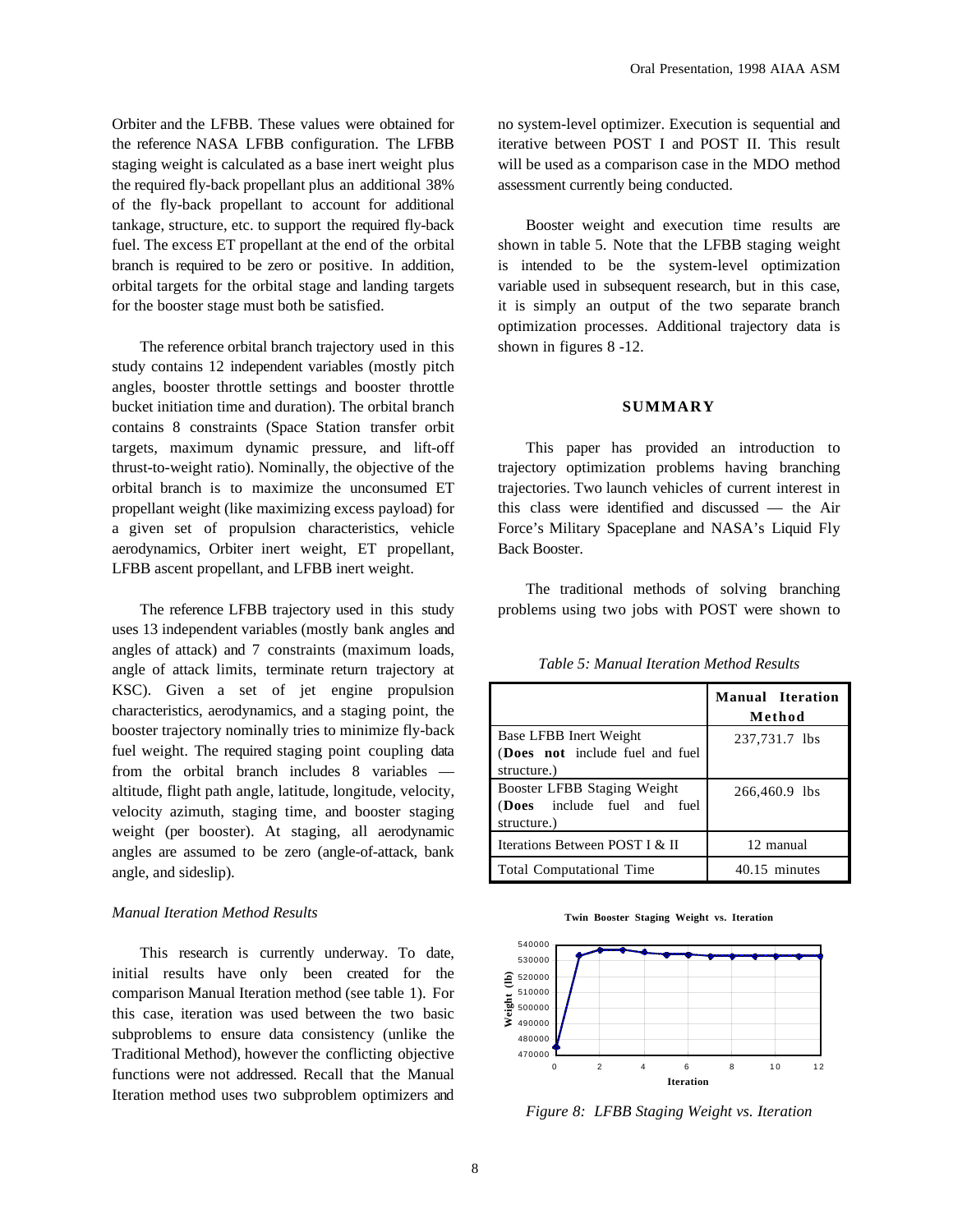

*Figure 9: Altitudes vs. Time (Manual Iter.)*



*Figure 10: Angle of Attack and Bank Angle vs. Time for the LFBB Branch (Manual Iteration)*

be deficient in a number of areas. Notably, they often result in solutions in which the coupling data is internally inconsistent or unconverged. In addition, the objective functions of the two trajectory branches (orbital and booster) are often in conflict.

A set of solution approaches based on MDO techniques was proposed to address these issues. A brief introduction of each of the three proposed techniques was given, along with advantages and disadvantages of each. The techniques were Fixed Point Iteration with a single system-level optimizer, Optimization-Based Decomposition to eliminate iteration between the branches (two different formulations), and Collaborative Optimization to enable parallel subproblem execution with distributed, coordinated optimizers.



*Figure 11: Sensed Acceleration (g's) vs. Time for the LFBB Branch (Manual Iteration)*



*Figure 12: Resultant Ground Track for Both Branches (Manual Iteration)*

This research is currently underway. Preliminary results for an iterative solution (Manual Iteration) have been created and were presented. While this approach does not solve the problem completely, it does result in internally consistent (converged) coupling variables. The data from the Manual Iteration method will be used comparatively in future research.

## **FUTURE WORK**

Future work for this research will include a full investigation the MDO methods discussed in the Analysis section. Results will be compared based on solution speed, efficiency, and robustness. Research conclusions and recommended solutions will be published in subsequent papers. In addition, all of the same MDO techniques that have been used for the